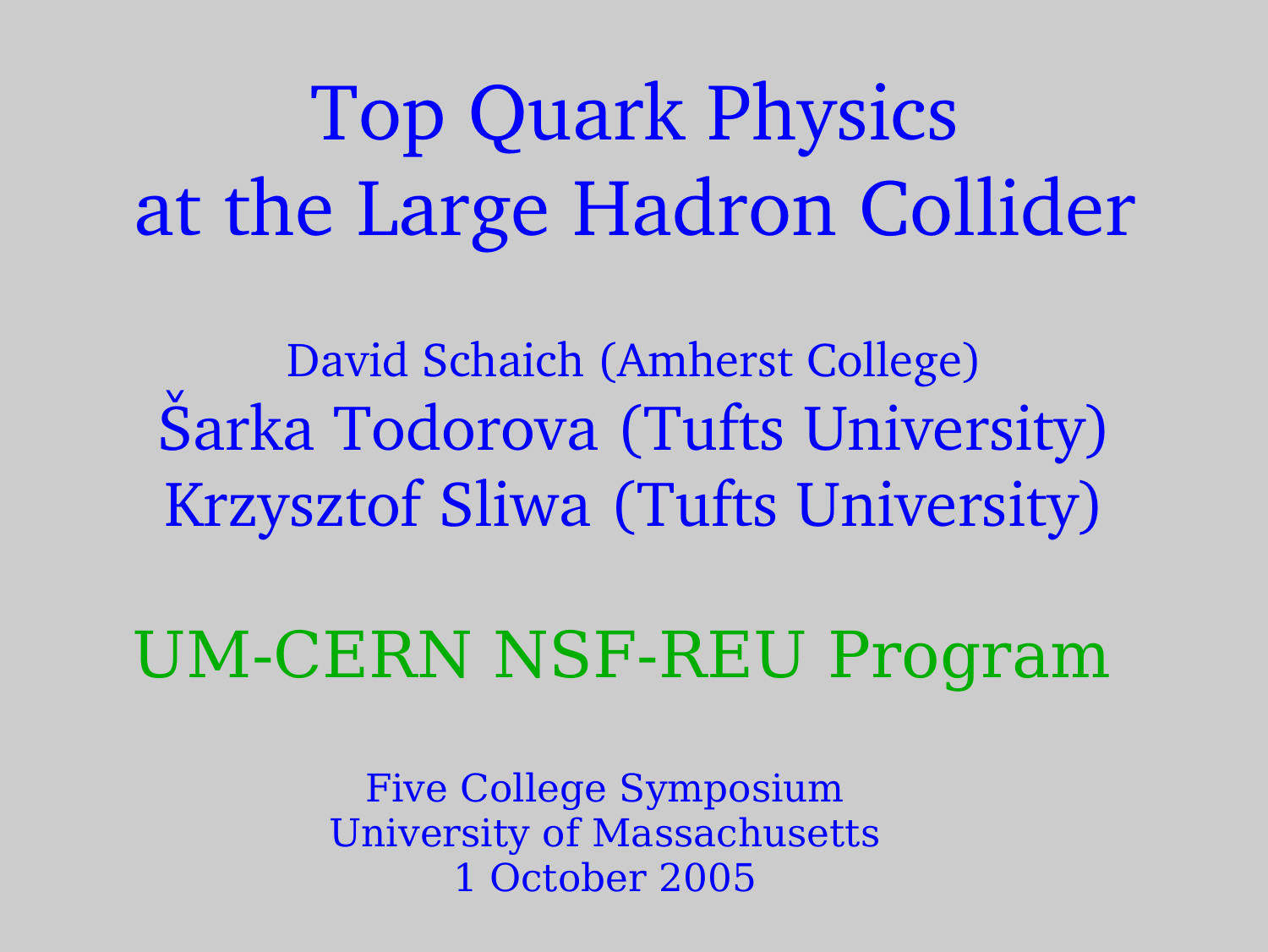# Outline

● **CERN**

● **The Large Hadron Collider (LHC)**

● **Top Physics – Production and Decay**

● **Top Mass in the Dilepton Channel**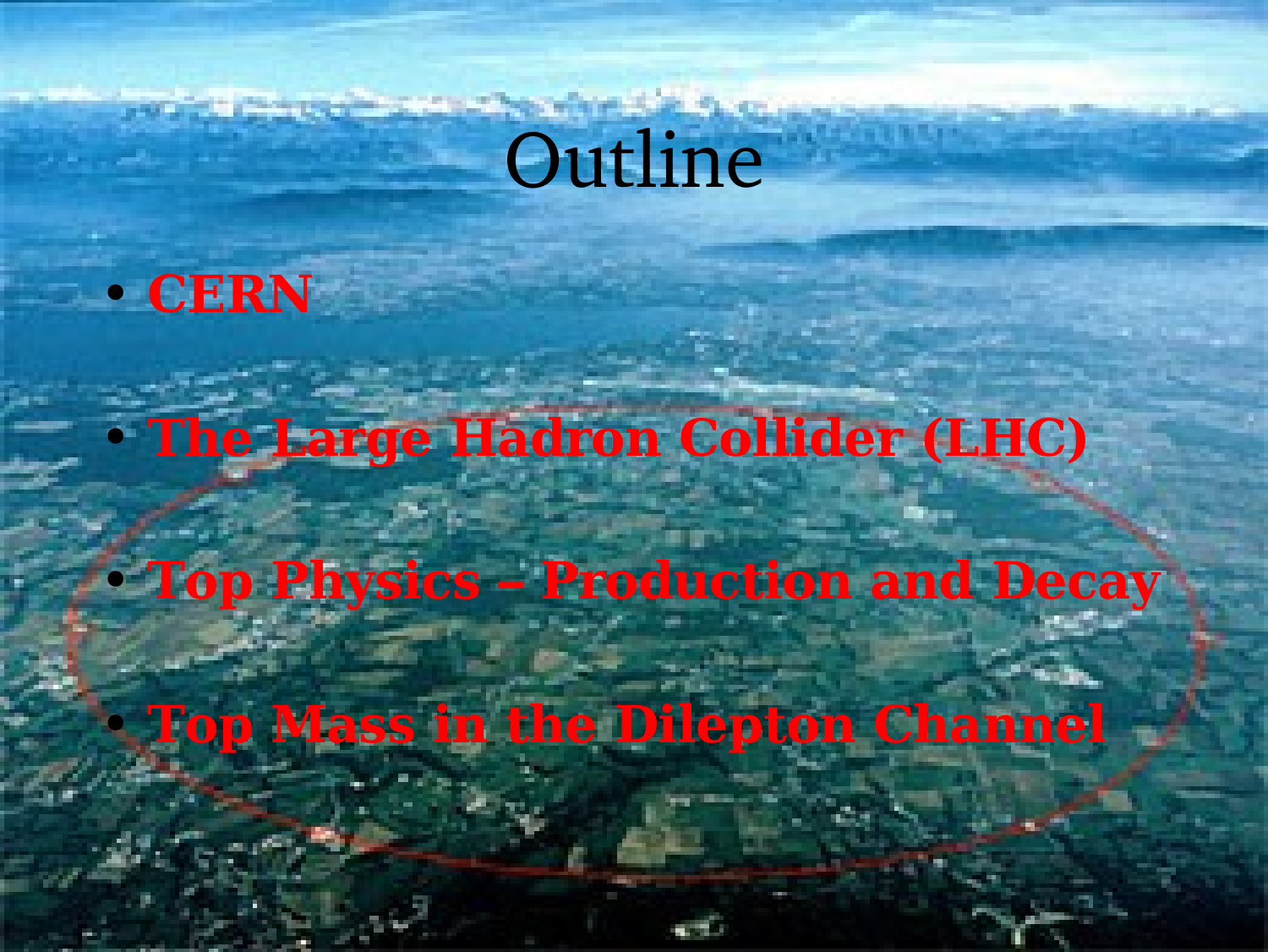## **CERN**

The European Organization for Nuclear Research

**The world's largest particle physics laboratory and research center, located** 

**outside Geneva Switzerland on the Swiss-French border**

**Founded in 1954 as a multinational collaboration**

**Now includes 20 European Member States USA, Russia, EU, UNESCO, Japan, Turkey and** 

**Israel** have observer status **Flagship project: the LHC**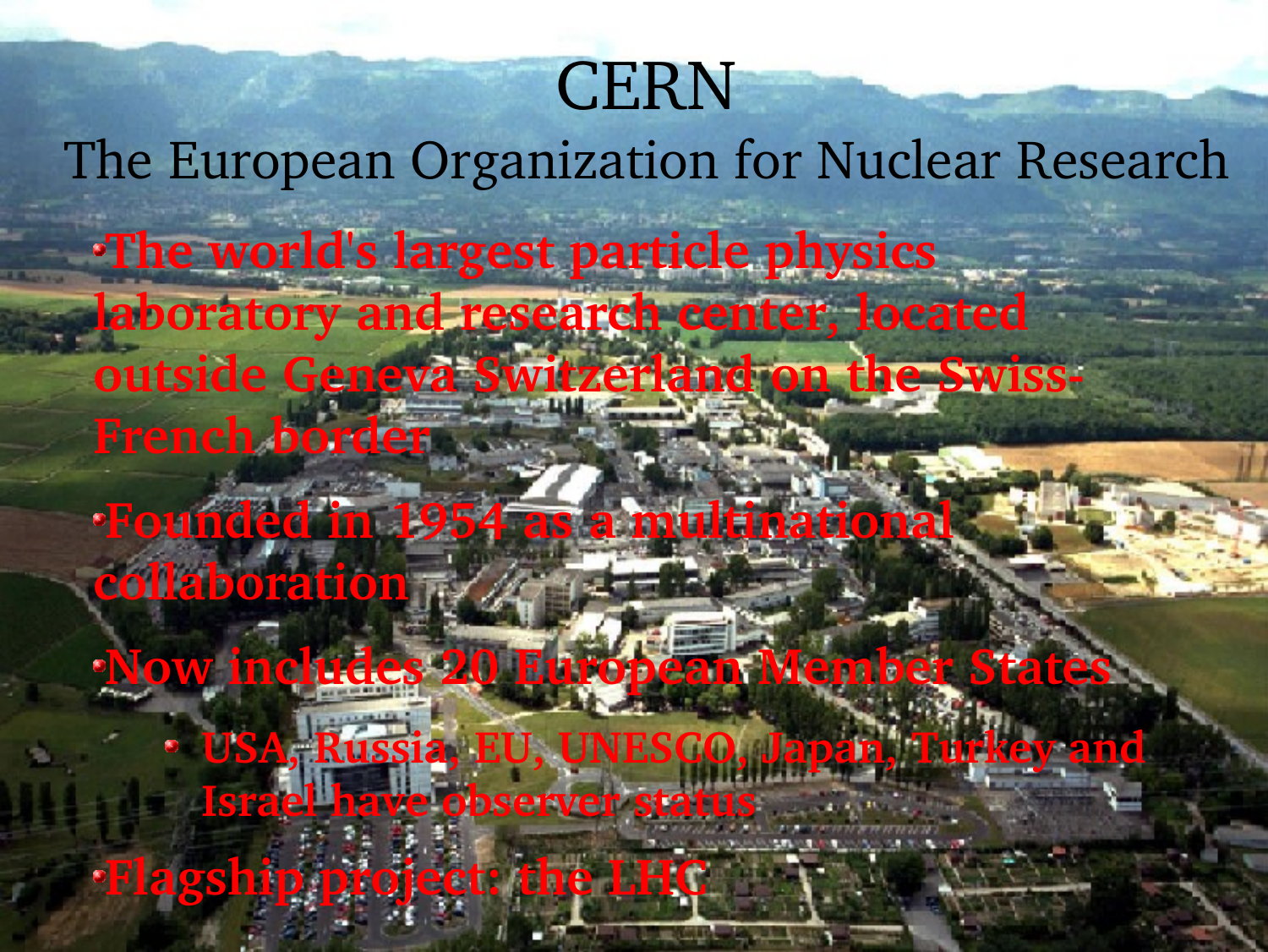## Large Hadron Collider (LHC)

14-TeV proton-proton accelerator Currently under construction: First beams, 2007 First physics runs 2008 A hadronic 'discovery' accelerator Will search for Higgs, supersymmetry, quark-gluon plasmas, CP-violation, physics beyond standard model Also important for top quark physics A "Top Factory"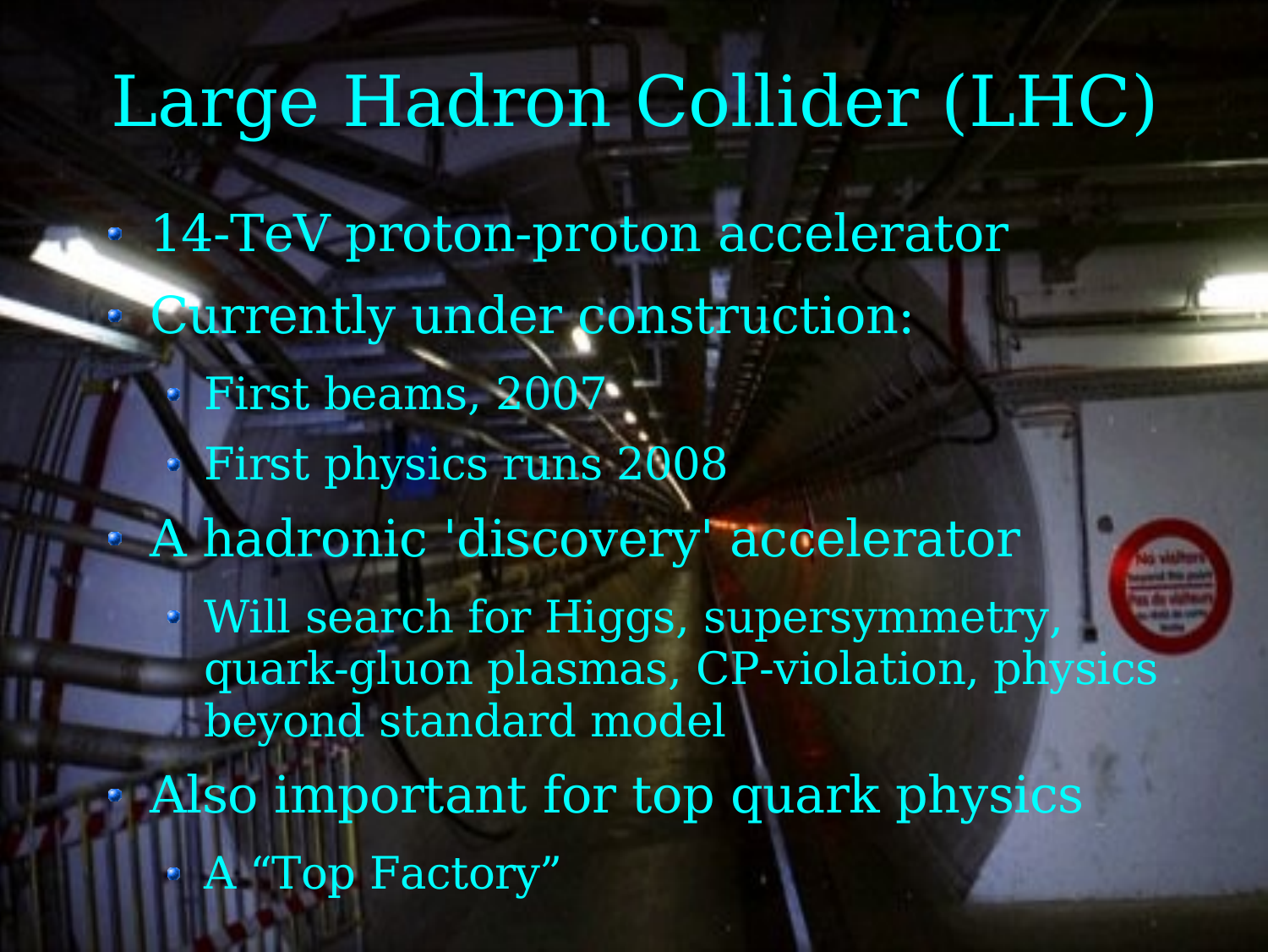# Top Quarks



Detected only ten years ago

Very heavy – hard to produce

Much still measured with only little precision

- Mass
- Spin
- Polarization
- Decays
- Bare quarks?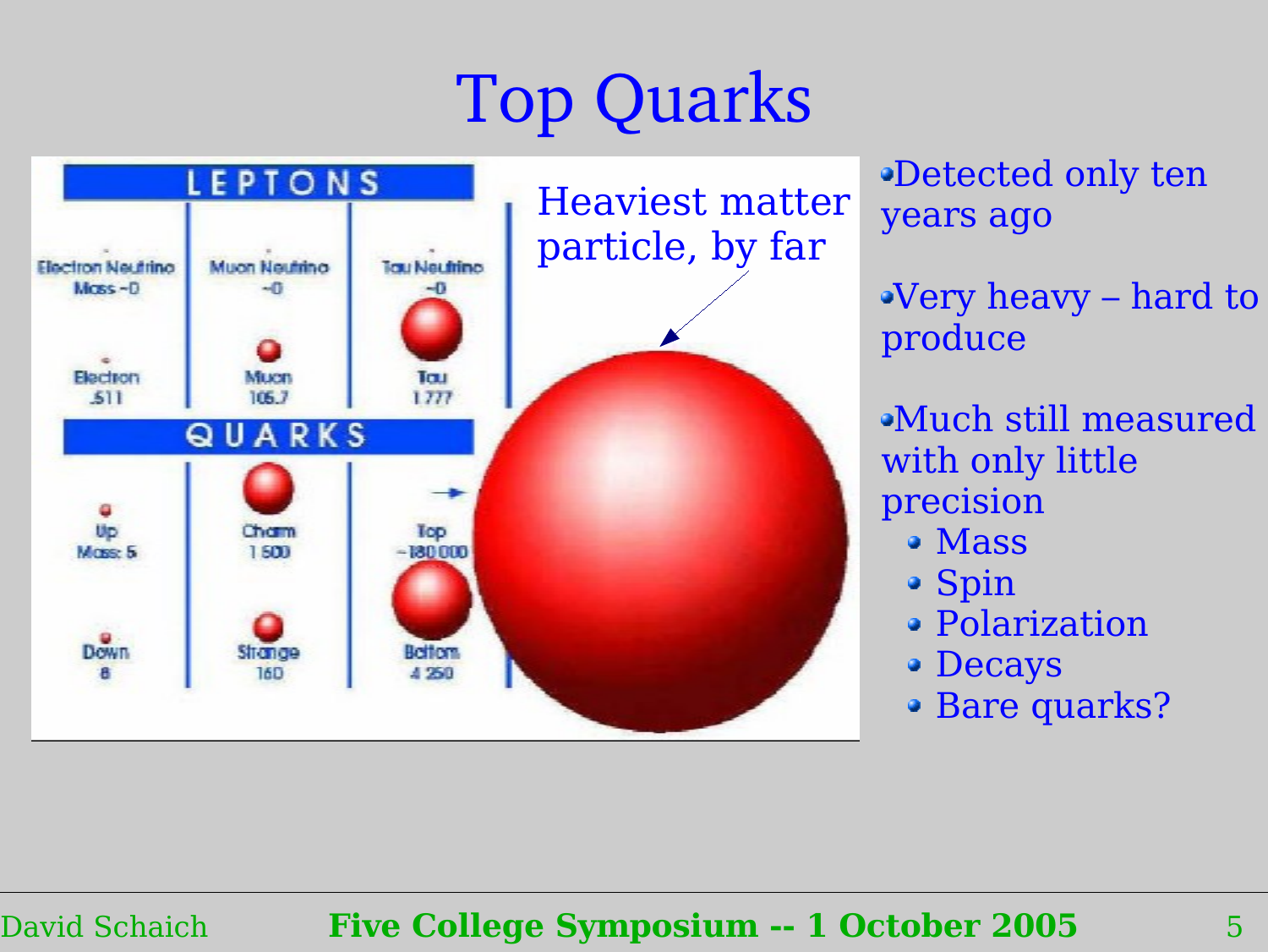## Top Quarks Beyond the SM

Can also be used to probe physics beyond the Standard Model

Top mass constrains Higgs mass (light Higgs favored by top mass data)

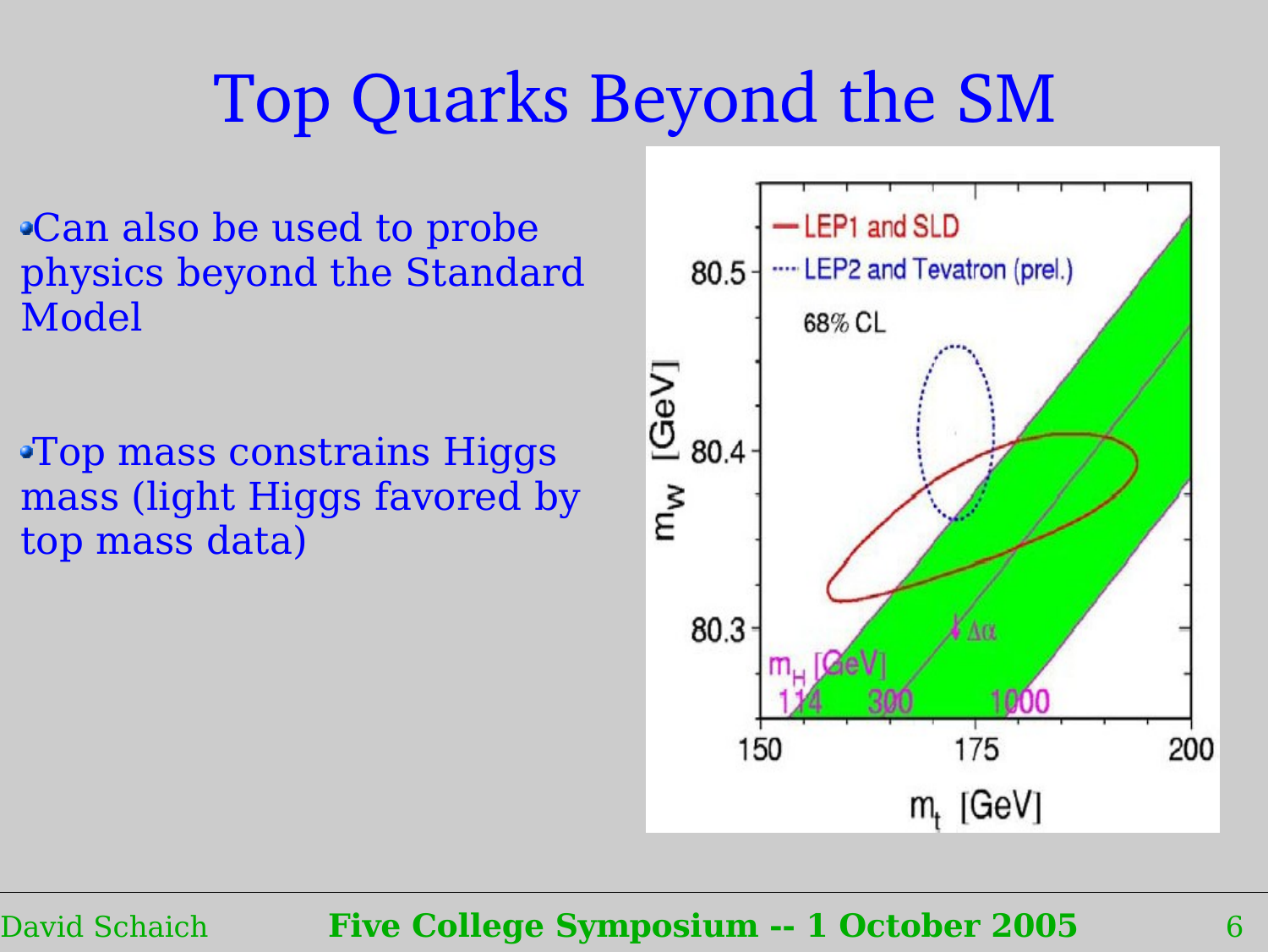Top Quark Production Dominant production mechanism is top-antitop pair production through either

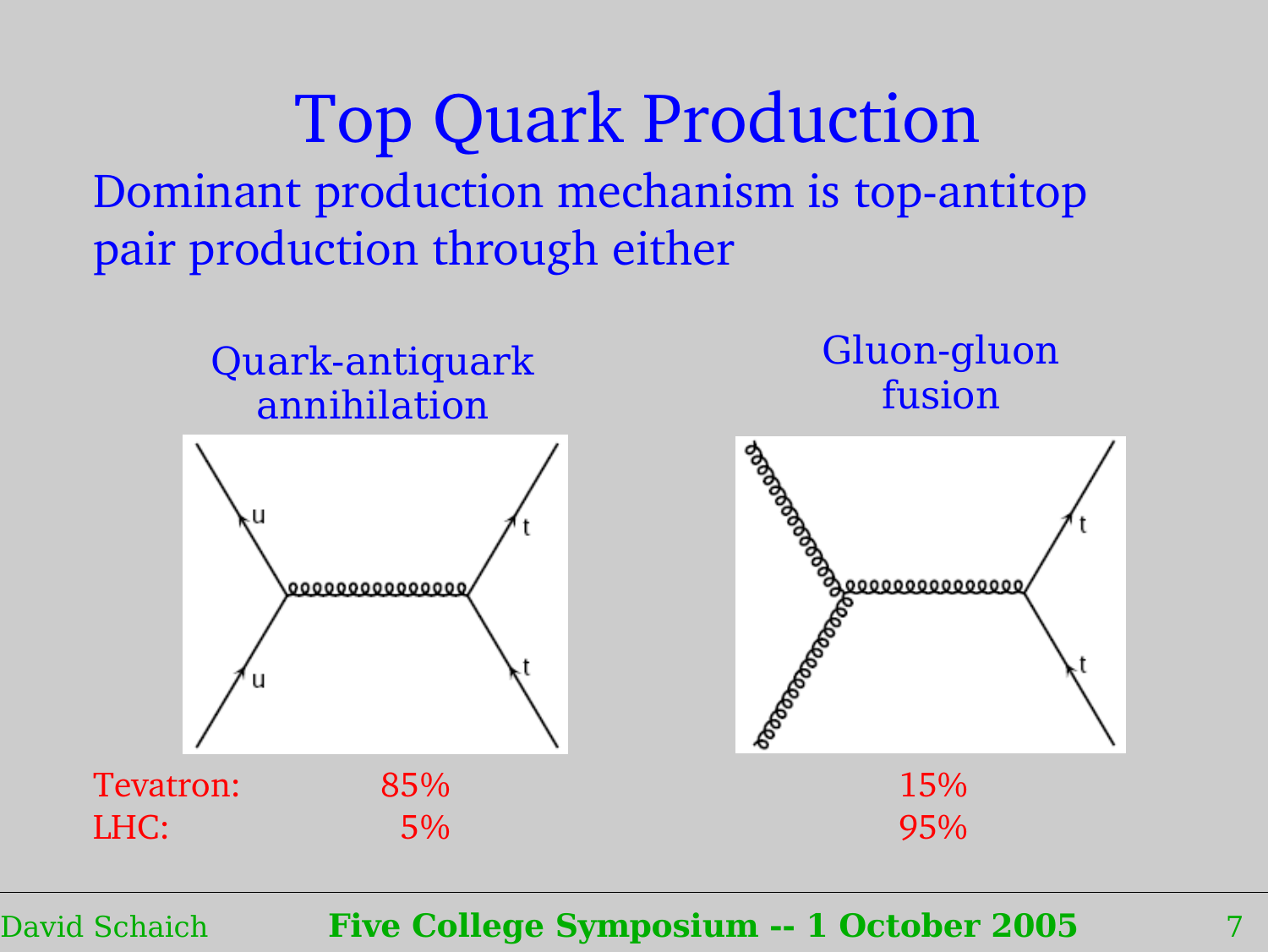### Top Quark Decay and Detection

- Tops decay very quickly into a b quark and W boson. The W can then decay either leptonically or hadronically.
- This gives three channels of top-antitop decay:

Dilepton channel: or *e* only: 5% Lepton + jets channel: or *e* only: 30% All-jets channel: 44%, messy

$$
t\bar{t} \rightarrow l^+\nu_l b \,\, l^-\bar{\nu}_l \bar{b}
$$

$$
\frac{t\bar{t} \to bl^+\nu_l}{t\bar{t} \to b\bar{q}q \ \bar{b}q\bar{q}}
$$

• Which is best for measurements? Leptons easy to measure Jets less so Neutrinos not at all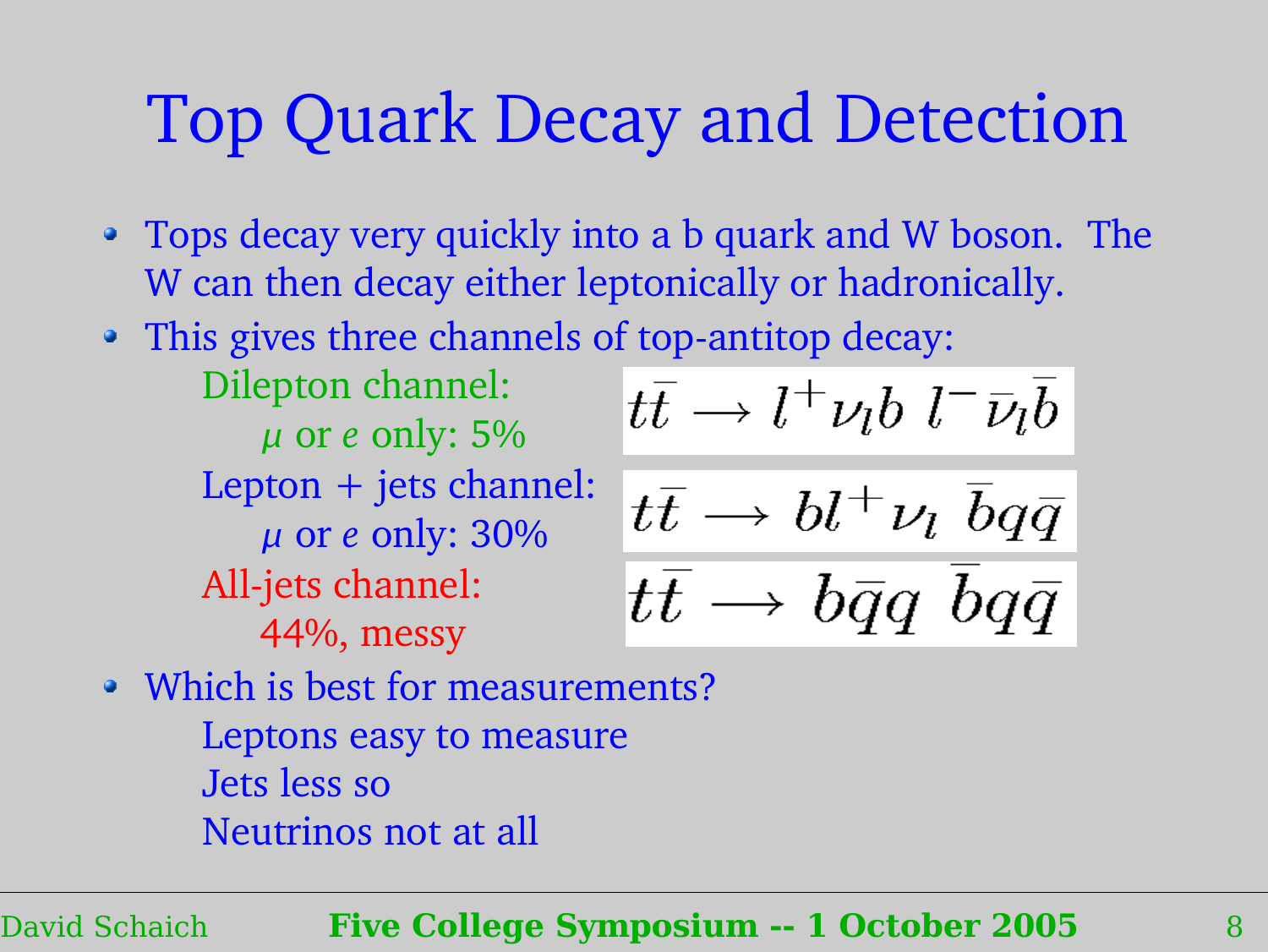### Top Mass in the Dilepton Channel

- Have very accurate lepton measurements, but nothing at all for the neutrinos.
- Task is to determine eight unknowns (four-momentum components of the two neutrinos) from eight kinematical equations.
- Use a geometrical approach for each quark Constant  $\mathrm{E}_{\mathrm{t}}$  gives a circle in momentum space Varying  $\text{E}_{_{\text{t}}}$  produces a paraboloid Points of constant  $\mathbf{M}_{\mathrm{t}}$  lie on a plane section of the paraboloid
	- i.e., an ellipse Project the ellipse onto the transverse momentum plane
- Ellipses for top and antitop should match!
- See Dalitz, R.H.& Goldstein, G.R. 1992 *Ph y s. Rev .* **D45**, 1531-1543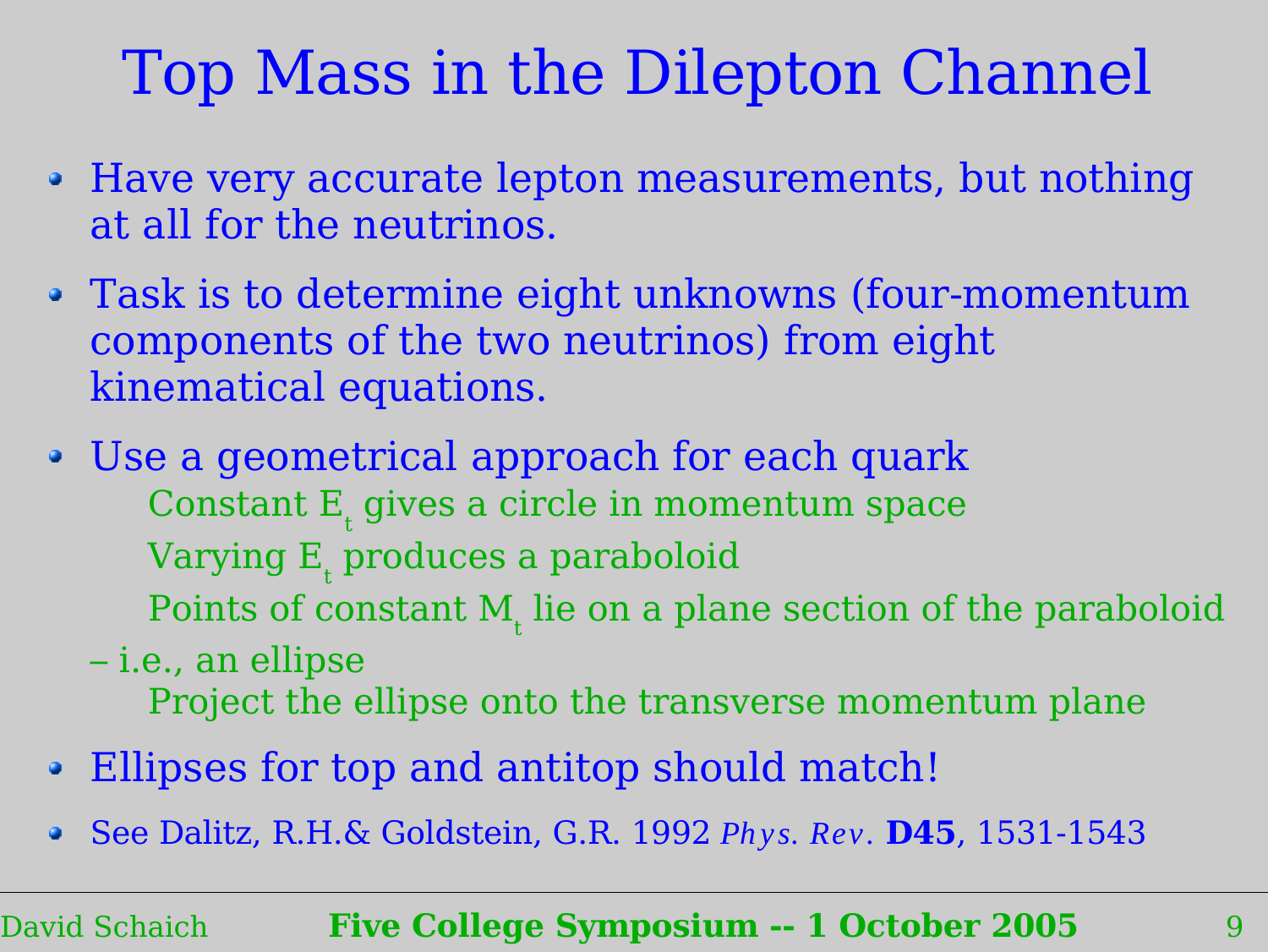### The Project

- My project was to take code from the CDF experiment at Fermilab that measures the mass of the top quark using the dilepton channel approach just described and adapt it to the ATLAS experiment.
- Then I would test the code with samples of increasingly complex and realistic data, in preparation for real data from ATLAS.
- The work is still in progress after many complications, most rather technical and uninteresting.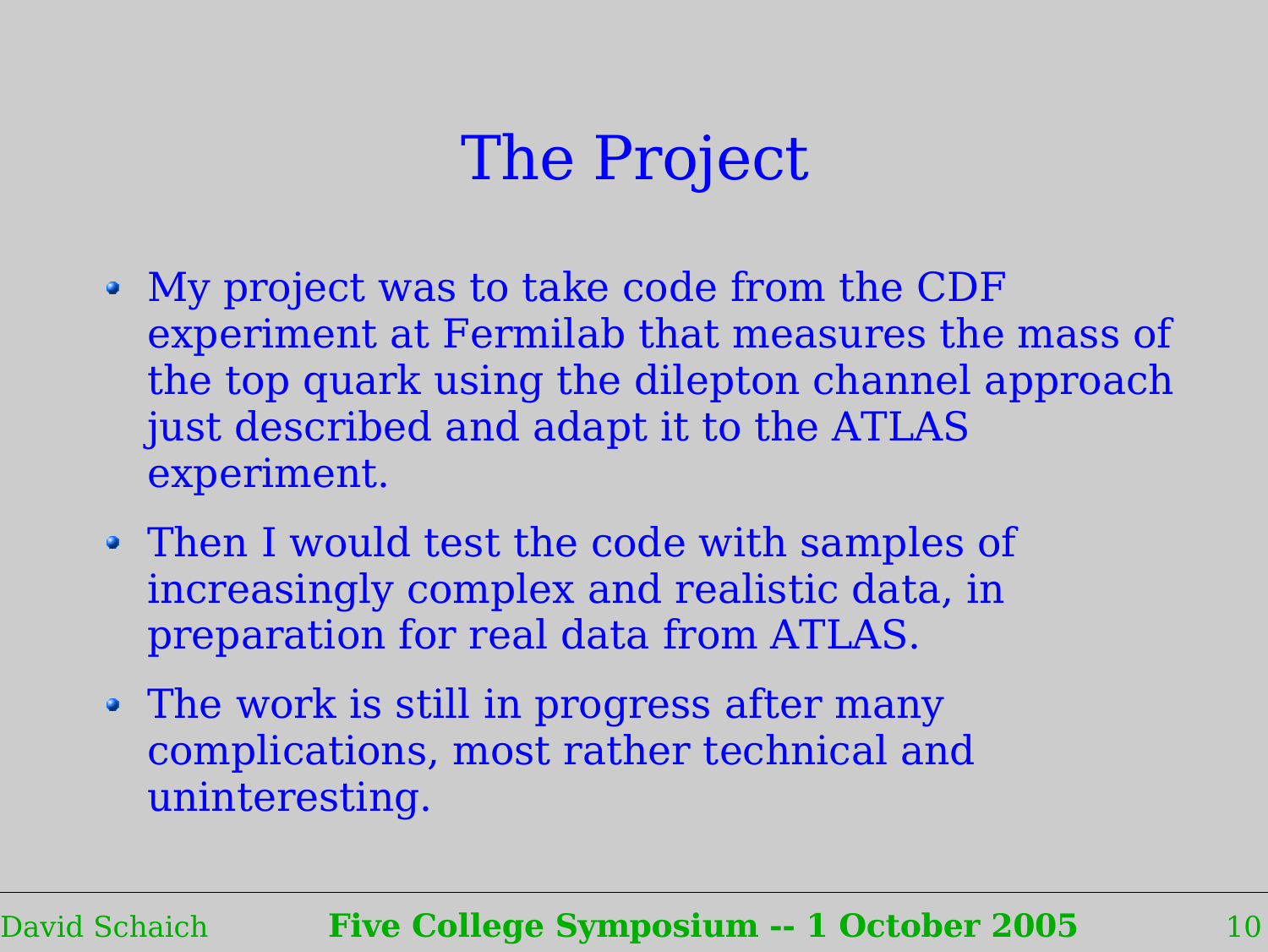# An Interesting Complication